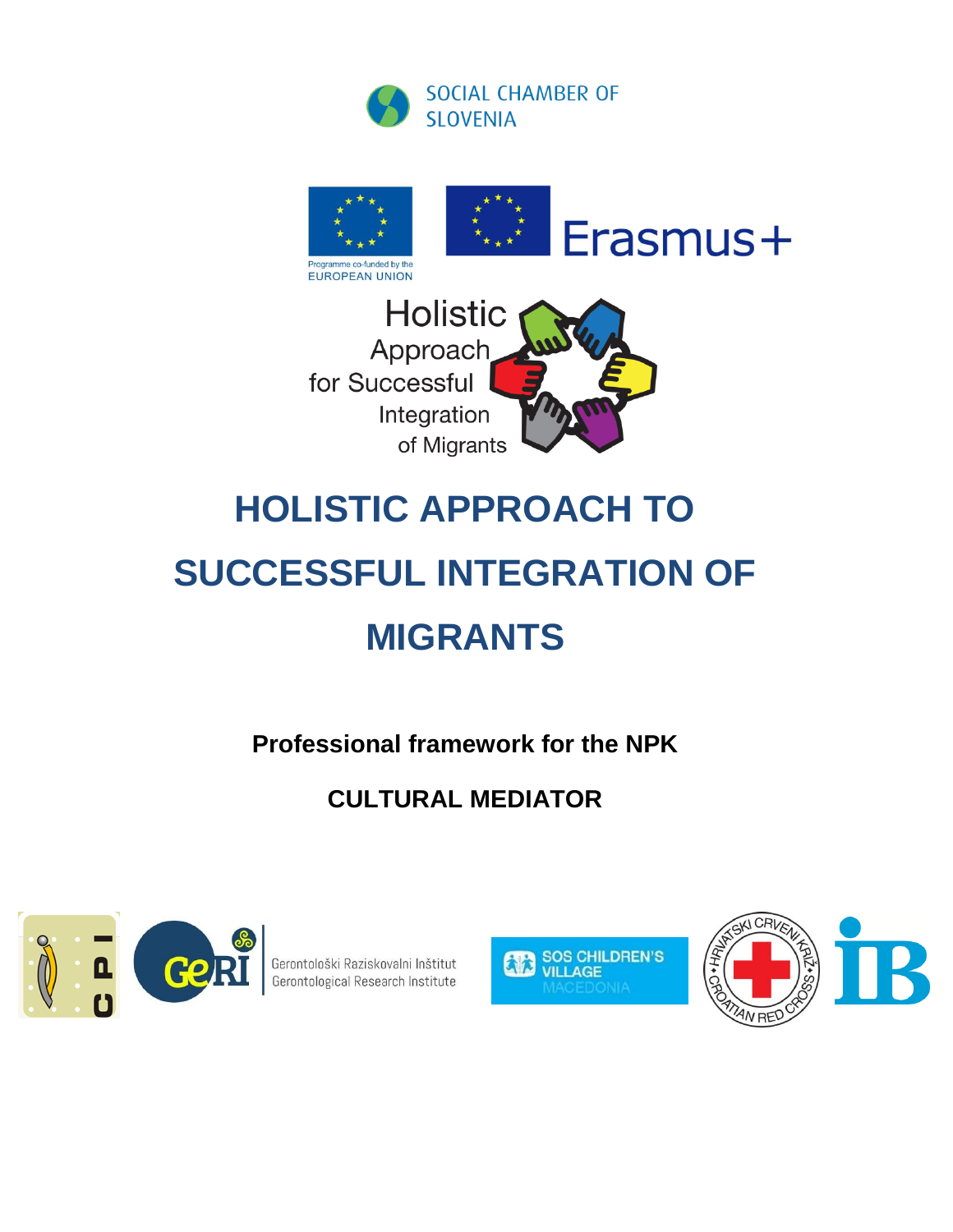#### **1. Name and code of occupational standard**

#### **Cultural mediator**

**2. Proficiency level :** 

#### EQF: IV

#### **3. Occupational competences/outcomes:**

Candidate is able to:

- 1. plan and organize his/her work activities in the field of integration of migrants
- 2. ensure the quality and efficiency of the work done in accordance to the existing standards
- 3. serve as a cultural broker in institutional and non-institutional environment
- 4. serves as a communication bridge between migrants and actors in the integration field
- 5. serves as cultural mediator, interpreter and translator in governmental and nongovernmental organizations (education, health, administration, social care, employment, etc.)
- 6. establish open attitude toward cultural difference of the target groups
- 7. takes care for his/her professional development in the field of integration of migrants
- 8. rational consumes energy, material and time used and protect health and environment

| Fields<br>Οf<br><b>work</b>                                                 | <b>Typical tasks</b>        | Professional knowledge and skills                                                                                                                                                                                                               |
|-----------------------------------------------------------------------------|-----------------------------|-------------------------------------------------------------------------------------------------------------------------------------------------------------------------------------------------------------------------------------------------|
| Analysis,<br><b>planning and</b> work activities<br>organization<br>of work | Plans and organizes his/her | acts in accordance with the<br>basicl<br>principles of planning, monitoring and<br>documenting the results of his/her work<br>works with basic computer programmes<br>and other communication technology<br>participates in the evaluation work |

#### **4. Description of occupational standard**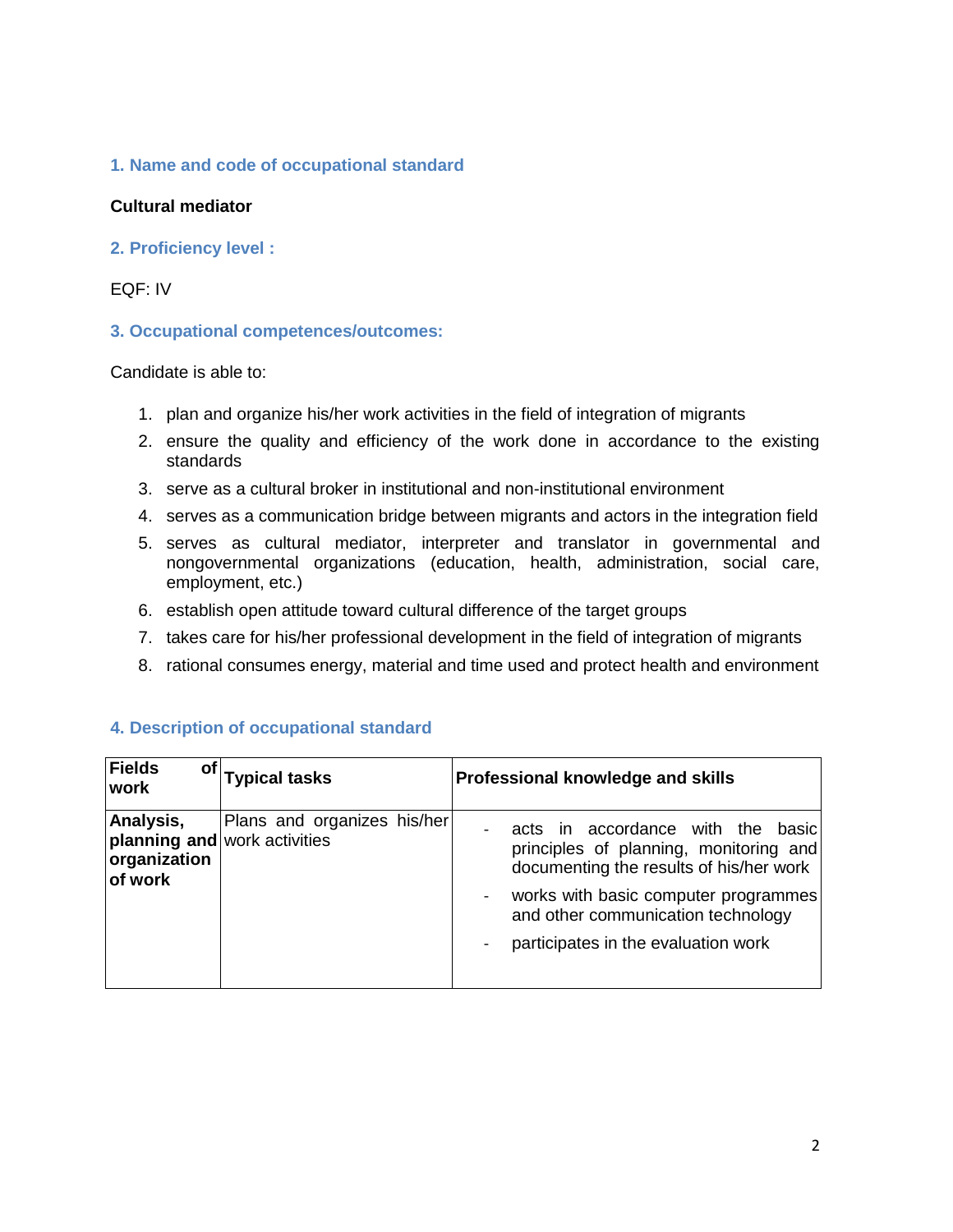| <b>Operative</b><br>activities | Acts as a cultural broker in<br>institutional<br>and<br>non-<br>institutional environment                                                                                   | has a well-developed social network<br>and is actively involved in<br>local<br>environment<br>has a background with one or more<br>regions from which individuals with<br>migration background are comming to<br>the country<br>is able to interact effectively with people<br>of different cultures, helps to ensure the<br>needs of different community members<br>are addressed |
|--------------------------------|-----------------------------------------------------------------------------------------------------------------------------------------------------------------------------|------------------------------------------------------------------------------------------------------------------------------------------------------------------------------------------------------------------------------------------------------------------------------------------------------------------------------------------------------------------------------------|
|                                |                                                                                                                                                                             | is able to recognize cultural, social and<br>other patterns of behaviour<br>and<br>successfuly mediate in situations where<br>cultural, linguistic, social and other<br>misunderstandings arise                                                                                                                                                                                    |
|                                | Acts as an interpreter and<br>translator<br>public<br>in<br>(education,<br>employment,<br>health, administration, social<br>etc.)<br>other<br>care,<br>and<br>organizations | communicates actively in the language<br>of the country of residence (oral, written,<br>verbal and nonverbal),                                                                                                                                                                                                                                                                     |
|                                |                                                                                                                                                                             | communicates actively in one or more<br>spoken<br>languages<br>by<br>migrant<br>community living in the country                                                                                                                                                                                                                                                                    |
|                                |                                                                                                                                                                             | is able to ensure proper interpretation<br>and translation in different fields<br>(educational,<br>healthcare,<br>administrative, social care etc.)                                                                                                                                                                                                                                |
|                                |                                                                                                                                                                             | recognizes linguistic barriers and is able<br>successfully<br>solve<br>linguistic<br>to<br>misunderstandings                                                                                                                                                                                                                                                                       |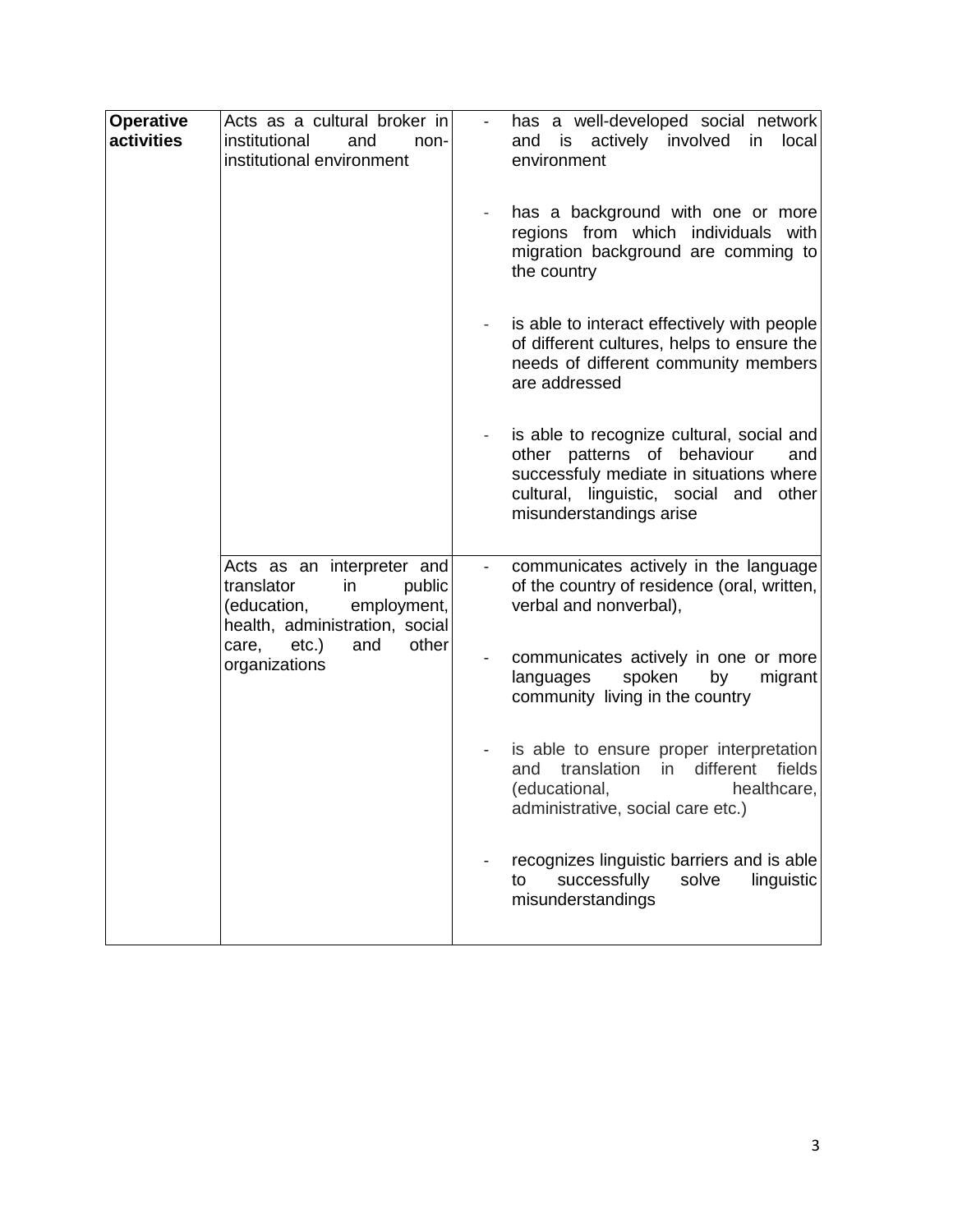|                                                        | Acts as cultural mediator in<br>public<br>(education,<br>employment,<br>health,<br>administration, social care,<br>etc.) and other organizations | understands the role and organizational<br>structure<br>the<br>public<br>in.<br>organizations<br>and<br>in<br>organizations,<br>empowers individuals with migration<br>background by informing them about<br>their rights and by facilitating their<br>communication (written and verbal) with<br>different organizations,<br>helps to provide communication and<br>bridge linguistic and cultural barriers,<br>employees<br>helps<br>in<br>organizations<br>to<br>understand<br>develop appropriate attitudes towards<br>different cultural practices and beliefs. | sector<br>other<br>different<br>and |
|--------------------------------------------------------|--------------------------------------------------------------------------------------------------------------------------------------------------|---------------------------------------------------------------------------------------------------------------------------------------------------------------------------------------------------------------------------------------------------------------------------------------------------------------------------------------------------------------------------------------------------------------------------------------------------------------------------------------------------------------------------------------------------------------------|-------------------------------------|
| Administrati<br>on                                     | of<br>records<br>Keeps<br>administration                                                                                                         | arranges archive,<br>manages records of incoming<br>outgoing mail,<br>manages records of distributed material,<br>acts in accordance with the rules of<br>handling the documentation.                                                                                                                                                                                                                                                                                                                                                                               | and                                 |
| Quality<br>control                                     | Assures the quality of his/her<br>work                                                                                                           | completes language training courses,<br>interpreting/intercultural<br>training courses<br>respects the principle of confidentiality,<br>protects the personal data and work<br>data,<br>behaves in an ethical and professional<br>manner, is emphatic<br>and<br>dedicated to act against<br>discrimination and racism,<br>advocates for human rights and respect<br>for different cultural, linguistic, religious<br>and other beliefs and practices.                                                                                                               | mediation<br>deeply<br>injustice,   |
| <b>Protection of Performs</b><br>health<br>environment | his/her<br>work<br>and without<br>endagering<br>CO-<br>workers or him/herself                                                                    | follows the instructions for occupational<br>safety and health,<br>respects<br>maintaining<br>order<br>cleanliness,<br>respects managing the home and the<br>surrounding settlements<br>respects the proper waste management<br>the<br>importance<br>Οf<br>respects                                                                                                                                                                                                                                                                                                 | and<br>proper                       |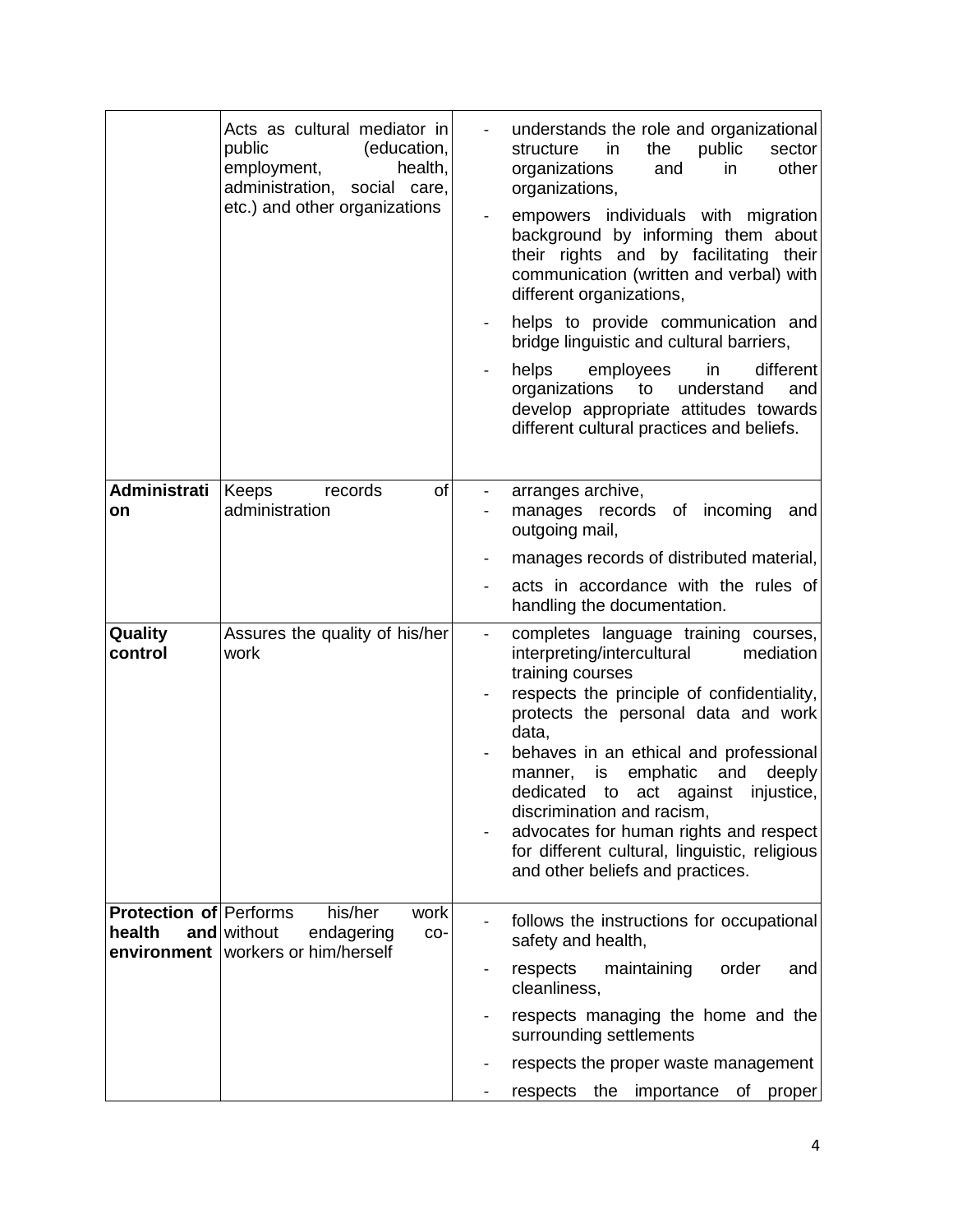| management of natural resources                                                                       |
|-------------------------------------------------------------------------------------------------------|
| understands the relationship between<br>human health and the preservation of a<br>healthy environment |

#### **5. ADDITIONAL DESCRIPTION**

Cultural mediator (CM) works in a big or well known and established organization with extensive experience in the field of integration, that has many and good connections and cooperation with all actors in integration: governmental offices, ministries, employment institutions, social centers, UN agencies, NGOs and civil society organizations, offices for legal support, medical centers, educational institutions, city offices and governmental authorities.

#### **Cultural mediator:**

- $\circ$  advocates for the beneficiaries rights with all the actors in the integration process. He/she regularly organizes seminars and round tables on important subjects.
- $\circ$  works is on call in case of emergency (medical situations, family mediation, also can be available for eg. police situation with migrants).
- $\circ$  knows cultural background of the culture that his/her beneficiaries come from, desirable is that he comes from the culture that his beneficiaries come from, so she/he can interpret what the person is saying and in many cases what the person wants to say.
- $\circ$  organizes and educates workers in integration (from institutions) on cultural differences and the needs of beneficiaries.
- $\circ$  organizes cultural and social activities for beneficiaries, creates partnerships with cultural institutions, and creates programs for cultural awareness in local society. She/he Invites and involves well known cultural actors (actors, theaters, photographers, painters..) to participate in activities.
- o organizes sport activities involving local society, including local clubs, national federation sport clubs for youth.
- $\circ$  works with individual groups (young men, young women, or mixed groups of young people), with women, with men.
- $\circ$  manages and educates volunteers in cultural mediations. She/he has a good network of volunteers of all ages, male and female which can do the work in assisting beneficiaries with visiting institutions; collects information from volunteers on certain behavior and needs of beneficiaries and acts upon them; assists the beneficiaries on individual level.
- $\circ$  is involved with the beneficiaries in topics such as education of children and adults, health, social aid, legal support, employment, housing, culture, social context and has a responsible role of mediator between beneficiaries and the institutions in order to avoid conflicts, misunderstandings and frustration. He/she oversees integration process of his beneficiaries and knows to whom to direct beneficiaries for specific support.
- $\circ$  is in contact with city offices for education and educational institutions (preschool, primary school, high school, universities). He acts as a contact between parents and educators, he connects parents and children with educators. He interprets the needs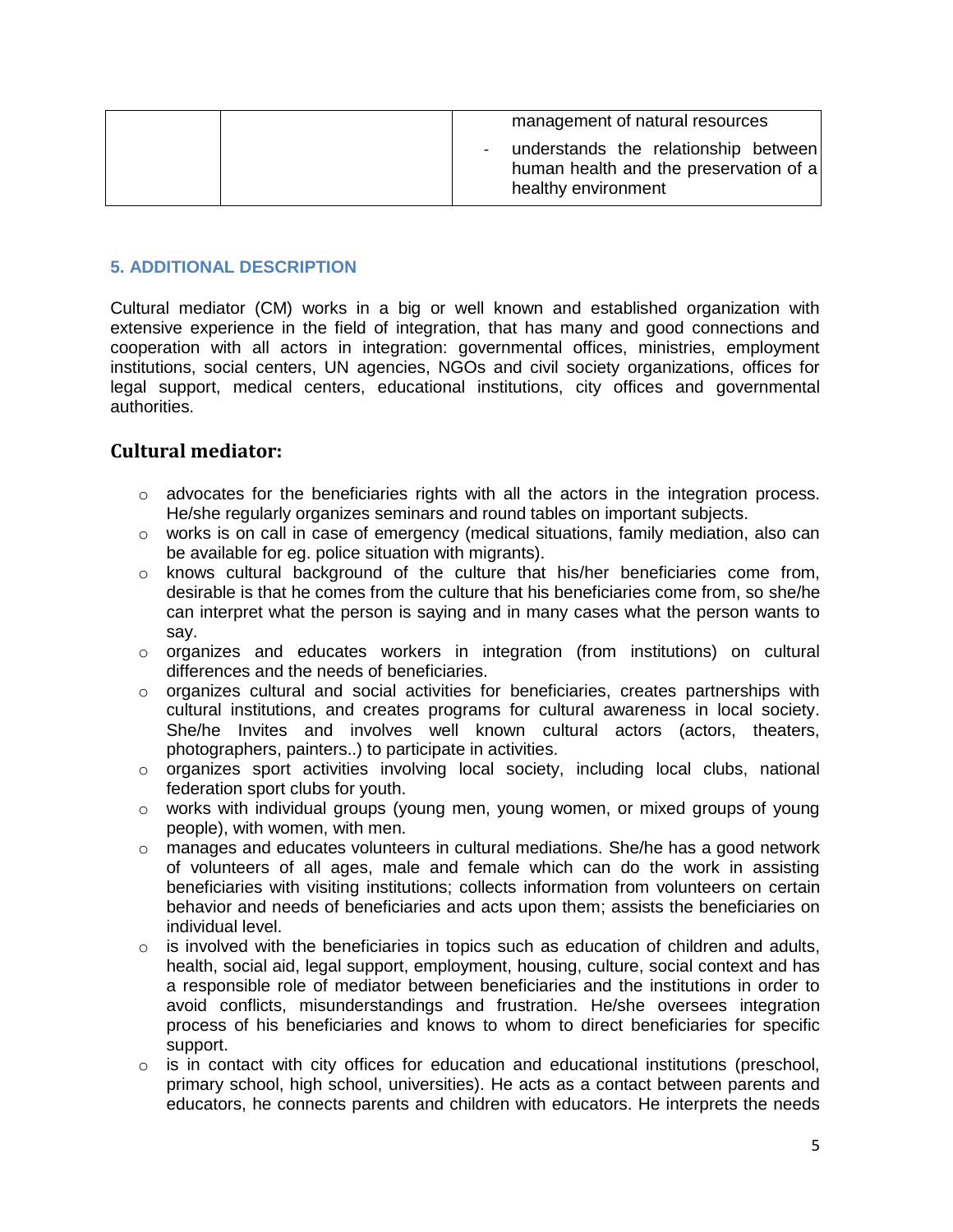and behaviors of the parents and children to the educators and explains the culture and obligations to the parents. He also works with both sides in order for them to better understand each other.

- $\circ$  knows the labor market and is in cooperation with employment agencies. He has the information on beneficiaries work experience and education and is able to connect beneficiaries to employers. CM organizes meetings and visits to and with employers in order for beneficiaries to get to know the job market. CM consuls beneficiaries on vocational training and assists them in accessing adult education.
- $\circ$  is available to beneficiaries in office, phone and e-mail. CM follows up on the cases he/she is working on. Serves as a communication bridge between beneficiaries and actors in integration field. She/he collects information and makes analysis for future understanding of certain behavior of beneficiaries and other actors in civil service offices in order to be able to understand what are the main issues and what triggers misunderstandings in order to educate both sides.

In communication with the officials he/she is diplomatic and well spoken, has knowledge on the integration system in her/his country as well as in other countries with good integration practices. CM is up to date with the legal framework and its changes. He/she is resourceful in finding information, creative in finding solutions.

CM should serve as spokespersons for beneficiaries to educate the host society and employers about cultural differences of beneficiaries in the workplace in order to resolve conflict, as well as educate beneficiaries on expected behavior in the host community workplace. In conclusion she/he helps to find solutions agreeable to all.

#### **Obligatory skills and competences:**

CM should know in advance what questions to ask the beneficiaries, know soft things about the culture/background of the culture the beneficiary is coming from. For example, at the doctor office he should know to ask beneficiary if he wants male or female doctor.

CM is able to asses beneficiaries' expected behavior given the situation and the culture and what behaviors are in need of referrals or need special attention in order to refer these beneficiaries to other persons of the certain field (eg. psychologist) to further activities.

CM should have great speech communication, great nonverbal communication and verbal communication.

CM should know details about certain fields, specific knowledge of laws and regulations, be resourceful, know where to find information and to whom to direct beneficiaries in certain situations and general knowledge of domestic culture and culture of beneficiaries so they can explain details to both sides.

CM should come from a culture that beneficiaries come from in order to be able to fully understand the specific of the background, history, language and behavior in order for correct interpretation.

He/she interprets culture, specific behavior, reasons behind certain behavior; provides institutions with knowledge, educate (as they go) workers in institutions on this specific behavior so they can better understand the needs of beneficiaries and be able to assist them.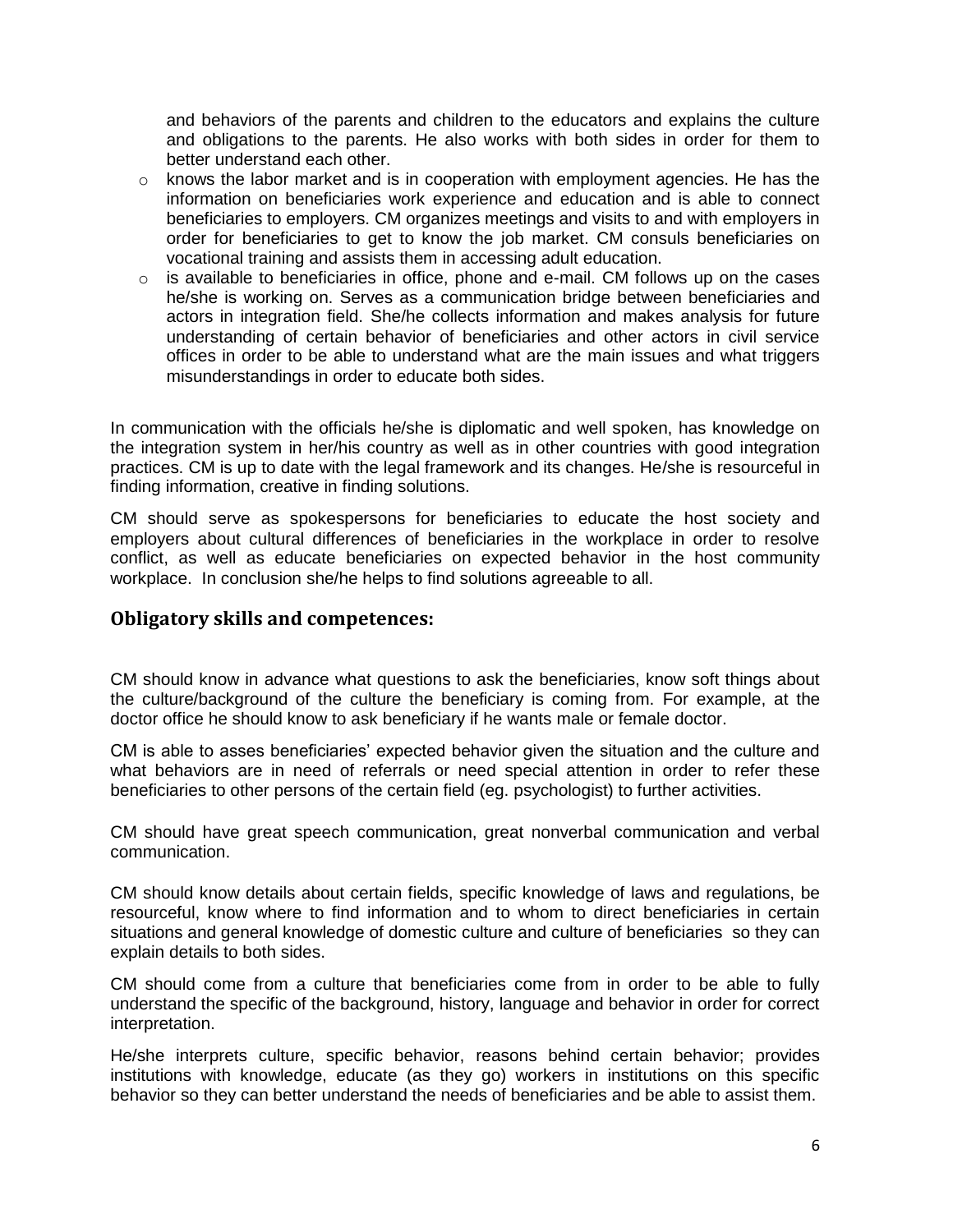CM should be objective and supportive at the same time to be seen as trustworthy in order for beneficiary to confide and forge a long lasting relationship

CM needs to develop sensitivity for interpersonal communication to distinguish differences between real difficulties and over exaggerated issues in order to act accordingly. CM should be aware of the essence of a culture, not only to identify relevant elements within an ethnic group, but to distinguish and interpret their value.

He/she needs to stay clear minded in be able to calmly solve and react to any situation.

#### **Optional skills and competences:**

CM should have specific knowledge of working with children because a child through these interactions will also receive the shared knowledge of a culture he/she is coming from and of the host culture.

CM can have previous experience working with families and children; working with underprivileged children and volunteering experience. Previous experience in teaching language to children, will give him the experience of adjusting to communicating and teaching to persons of different levels of knowledge that will in future help him in adjusting to beneficiaries different levels of knowledge when communicating and interpreting.

#### **General skills and competences:**

CM is able to transfer knowledge to volunteers, local society, officials and beneficiaries.

When communicating CM should strive not just to interpret the cultural behavior and explain but also to educate both sides on cultural differences in a manner for all parties included to understand.

When interpreting CM communicates on both sides and gives instructions to both sides for future reference.

CM should possess increased intercultural awareness of "the other culture" to build bridges across misunderstanding among different cultures.

CM needs to establish a right attitude toward cultural differences, to have a high level of linguistic proficiency and to have a good mastery of interpreting skills in order to faithfully and accurately convey the meaning of the source language orally, reflecting the style, and cultural context of the source message, without omissions or additions on the part of the interpreter.

CM should accurately comprehend and reconstruct, in a professional manner, the context of situation and discourse on a cultural level.

CM should strive to lifelong education of himself/herself by attending seminars on cultural mediation, reading new literature and following improvements in his field of work.

CM needs to have rich and generous knowledge of different cultural backgrounds and the important functions of intercultural awareness during intercultural communication as culture is an integral part of any communication process.